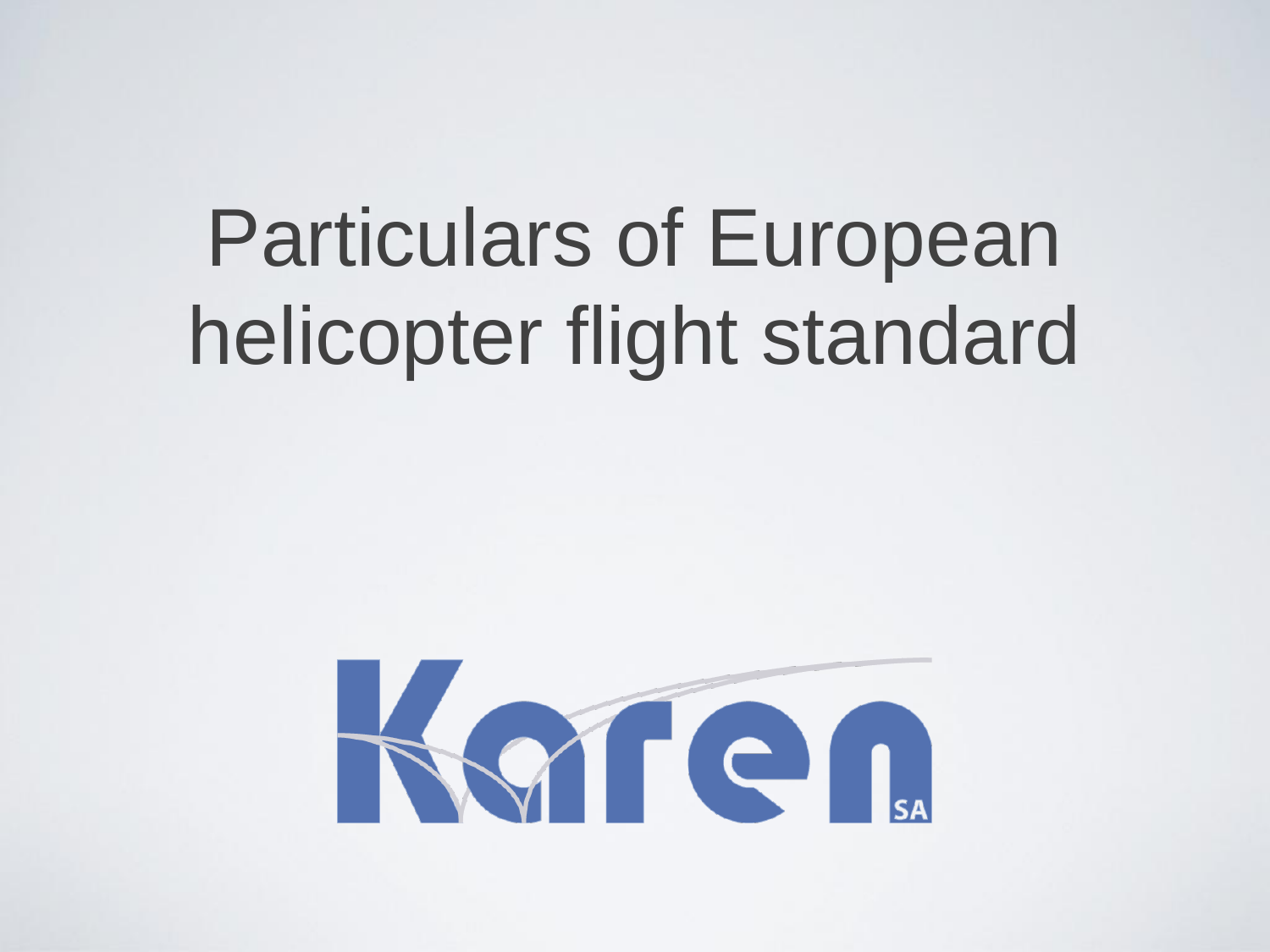#### Overview

- Introduction
- From JAR to EASA
- National Aviation Authorities (NAA)
- Training organisations
- Commercial Transportation
- Future implementationKaren.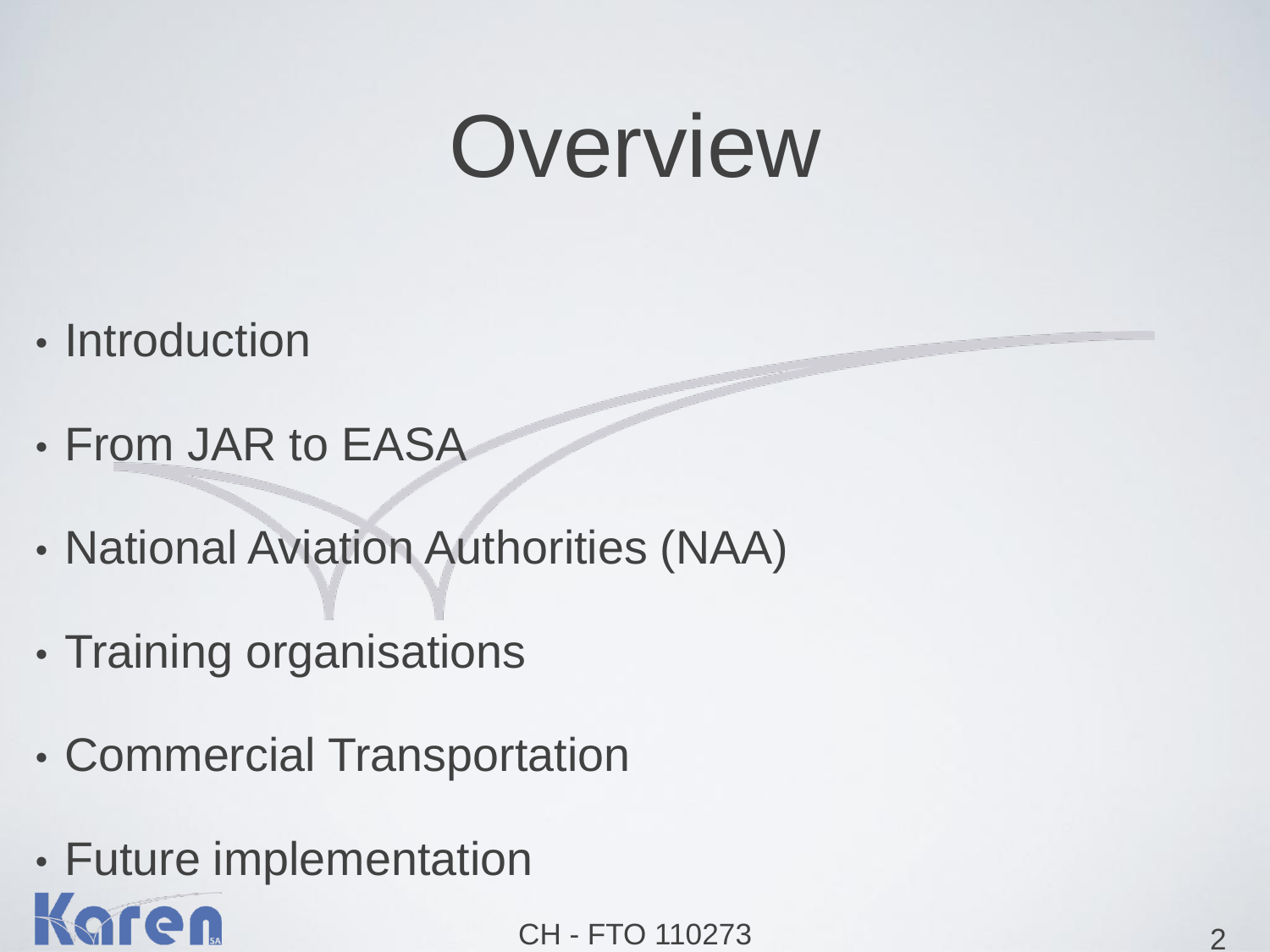#### Introduction

• One of the scope of JAA (Joint Aviation Authority) was to try to define a common regulation within EU states in order to harmonise the different aviation aspects (operations, maintenance, licensing, etc.), this was resulting in the creation of JAR (Joint Aviation Requirements).

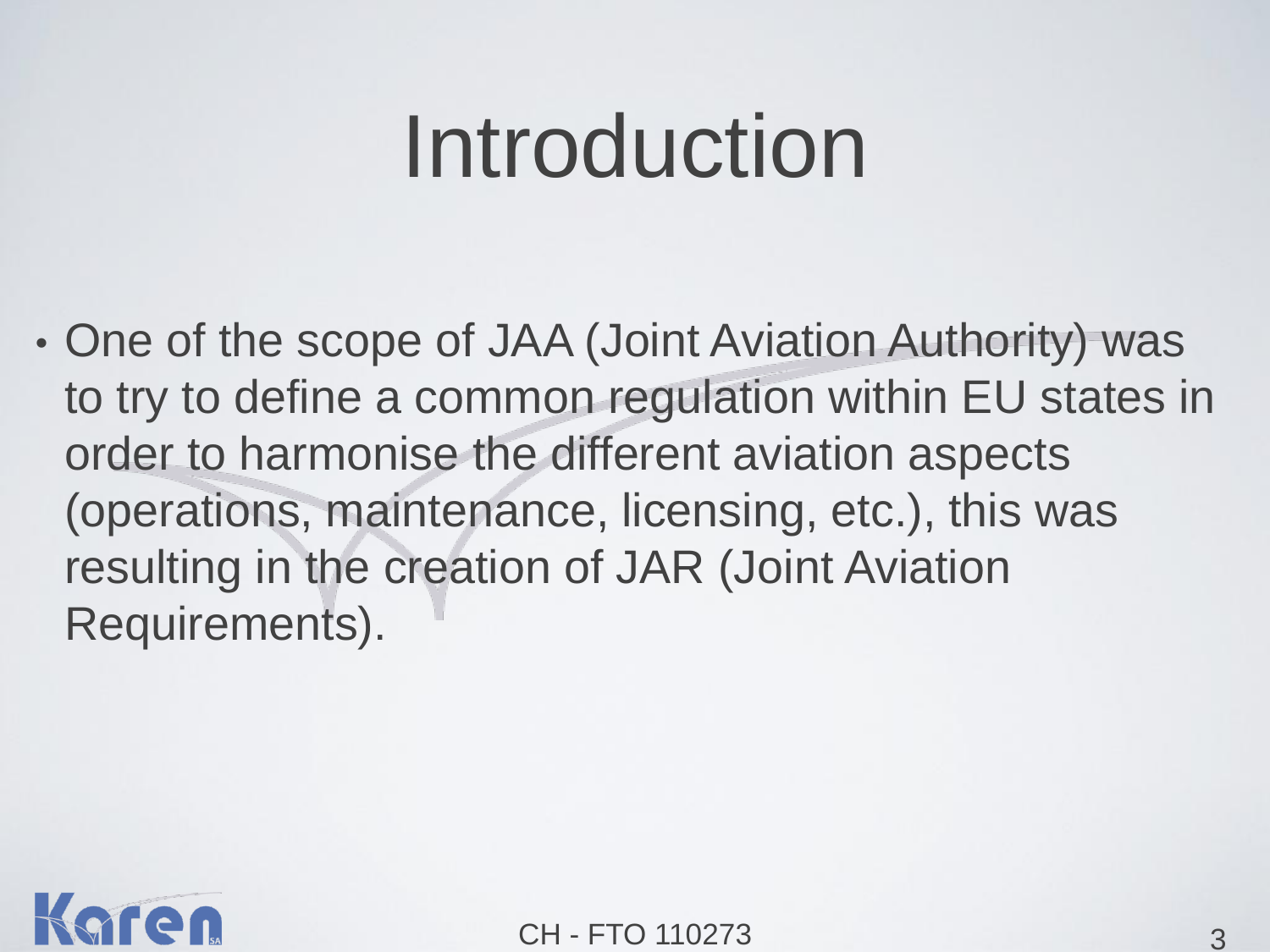### From JAR to EASA

- Considering that JAR doesn't have any legal base, the NAA is "free" to decide what to implement. This freedom is against the principle of harmonisation.
- In order to create a common legal base, the EU created the European Aviation Safety Agency, which has the power to define, apply and monitoring the application of rules.
- CH FTO 110273 • The transfer from JAR to EASA is still in progress for **Licensing and operations.**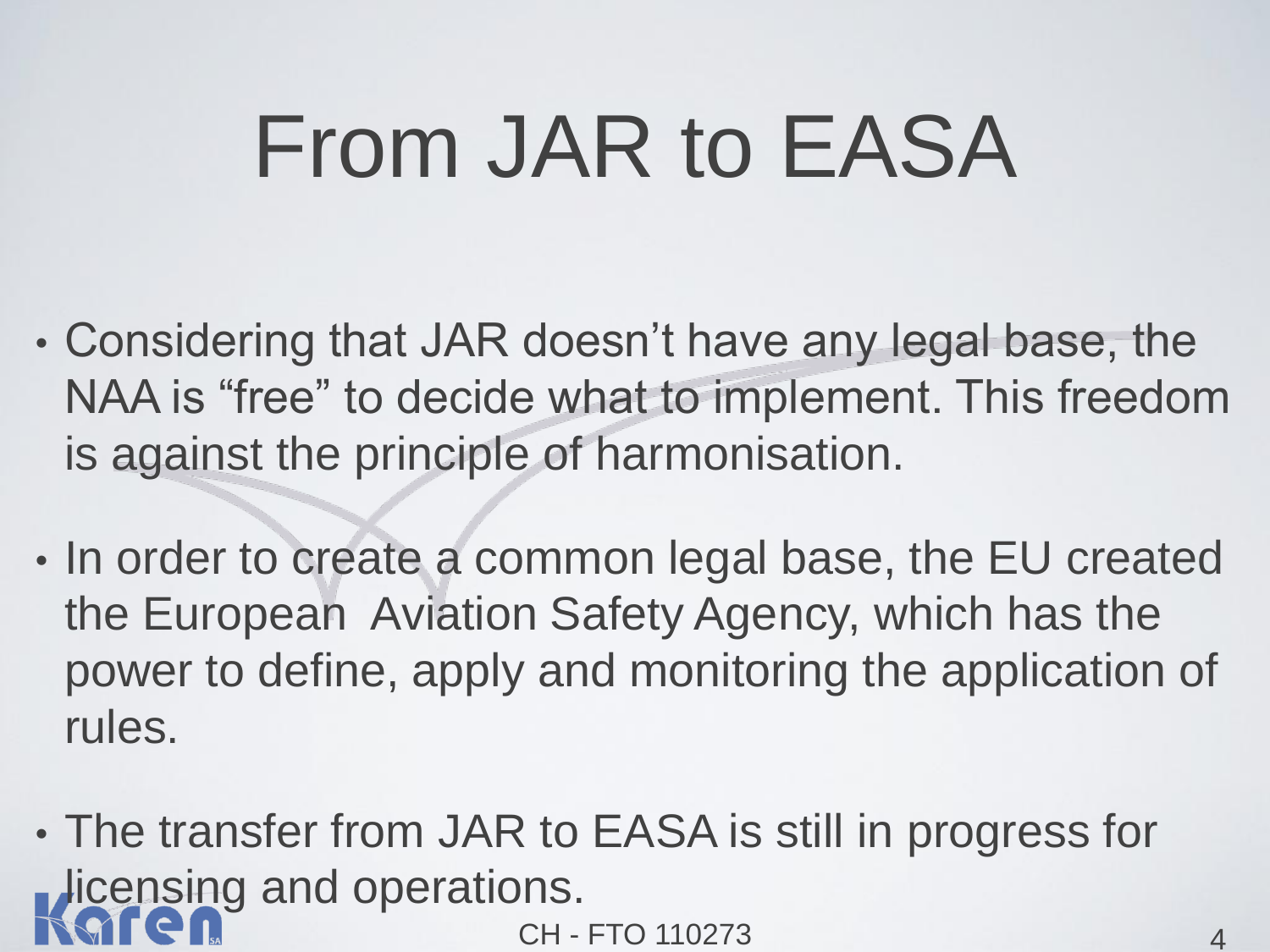### Regulations

- At the present time, the following regulations and requirements are applicable:
	- ✓ Part-66 Certifying staff
	- ✓ Part-145 Maintenance Organisation Approval
	- ✓ EASA Part-M Continuing Airworthiness
	- ✓ EASA Part-147 Training Organisation **Requirements**
	- ✓ EASA Part-21 Subpart J Design Organisations
	- ✓ EASA Part-21 Subpart G Production **Organisations**

Naren

- ✓ JAR-FCL 1 Licensing Airplane
- ✓ JAR-FCL 2 Licensing Helicopter
- ✓ JAR-FCL 3 Medical
- ✓ JAR-FCL 4 Flight Engineers
- ✓ JAR-OPS 1 Commercial Air Transportation (Airplane)
- ✓ JAR-OPS 3 Commercial Air Transportation (Helicopter)
- ✓ Etc.

CH - FTO 110273 5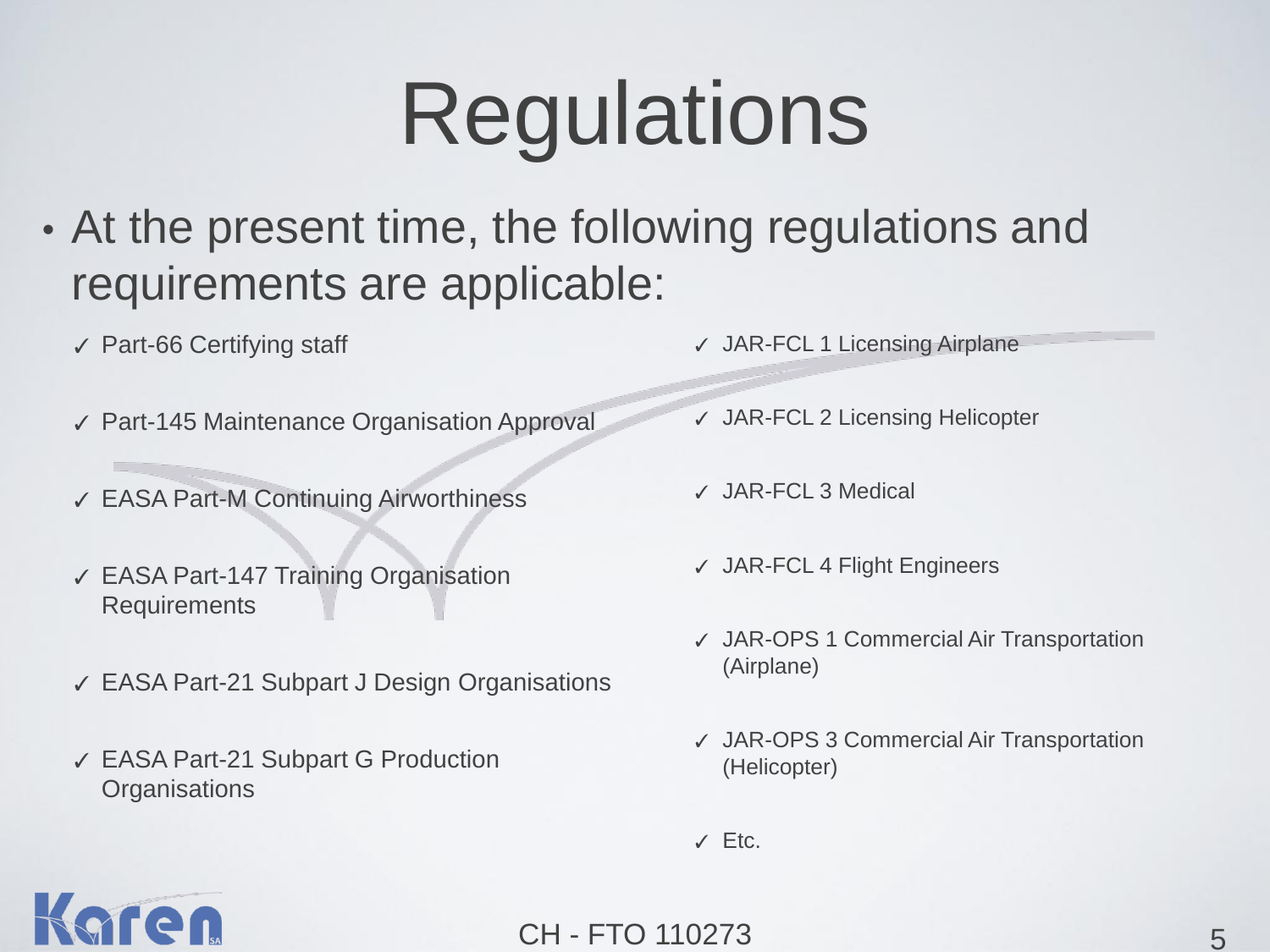# NATIONAL AVIATION AUTHORITIES

- The monitoring and control of aviation companies is delegated from EASA to the NAA.
- The NAA still have the right to define national rules for those aspects for which a EASA rule doesn't exist (ex. mountain flight)

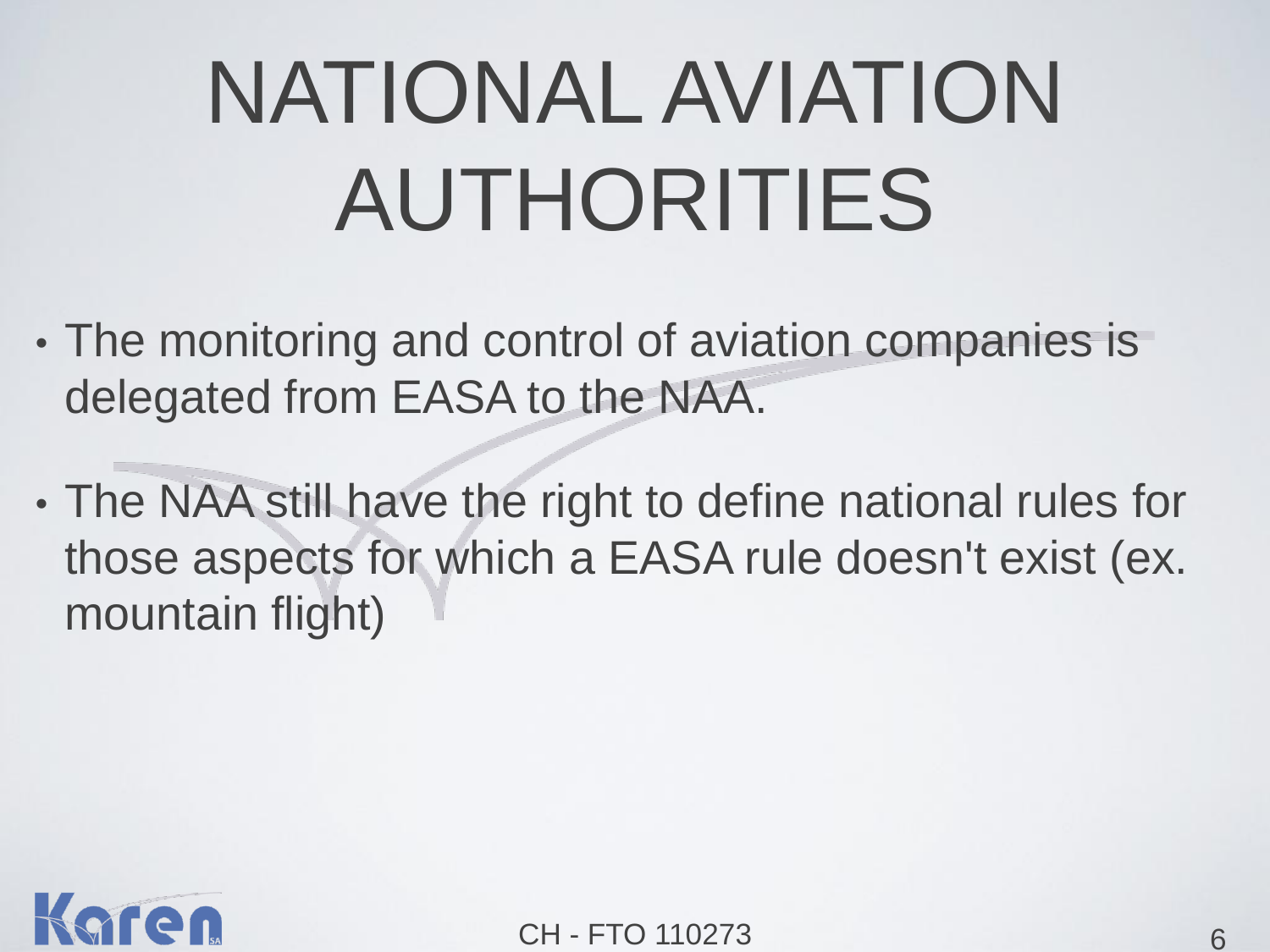## TRAINING ORGANISATIONS

- Helicopter training organisations are regulated by the JAR-FCL 2:
- ✓Registered Facility, under direct control of NAA
- ✓Type Rating Training Organisation
- ✓Flight Training Organisation

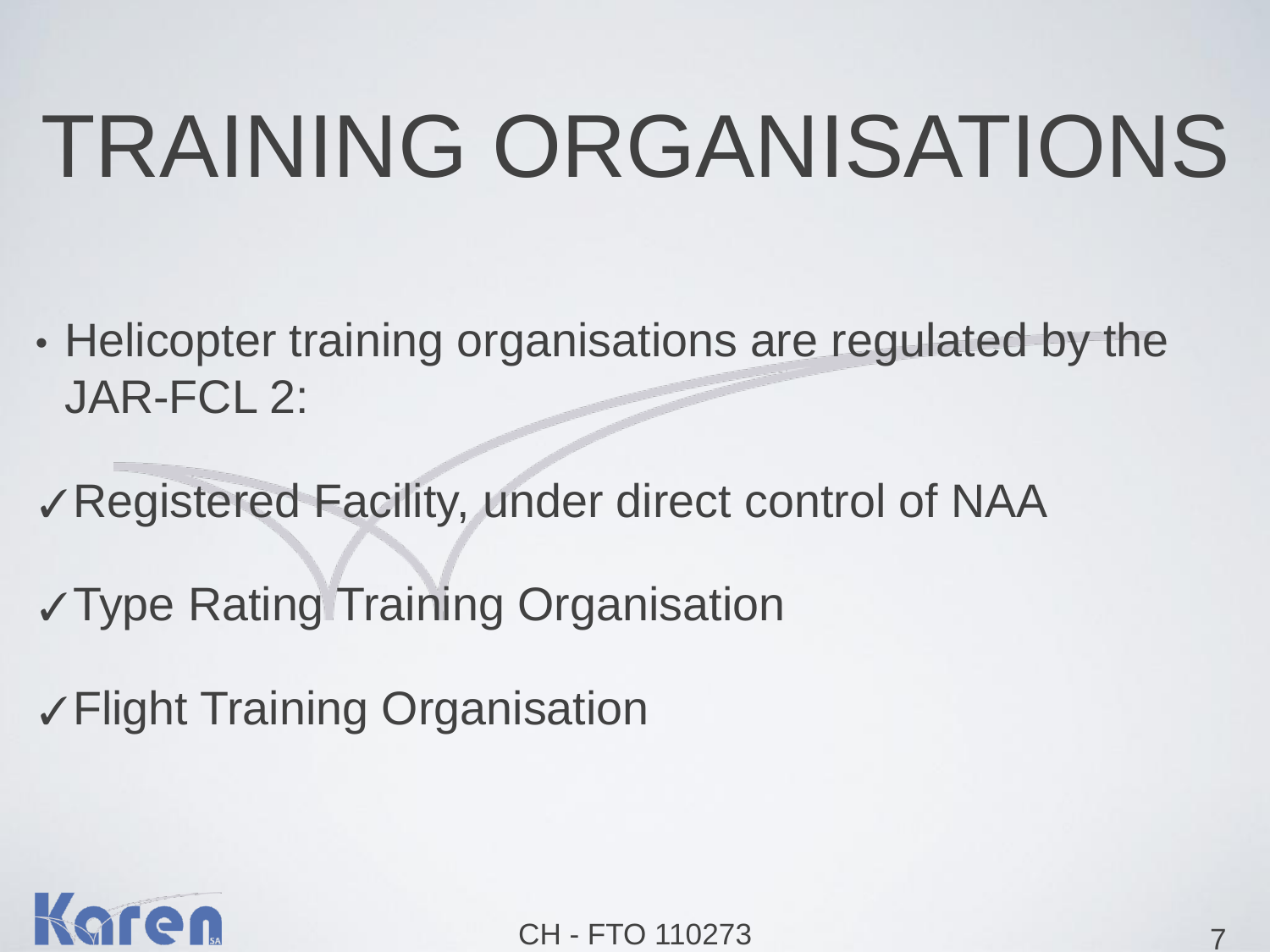### TRAINING ORGANISATIONS

|  |                             | <b>RF</b>       | <b>TRTO</b>    | <b>FTO</b>     |
|--|-----------------------------|-----------------|----------------|----------------|
|  | <b>PPL</b>                  | X               |                | X              |
|  | CPL                         |                 |                | X              |
|  | <b>ATPL</b>                 |                 |                | X              |
|  | IR.                         |                 |                | X              |
|  | TR SE                       | $X^*$           | X              | X              |
|  | TR ME                       |                 | X              | X              |
|  | Other<br><b>Refrequence</b> |                 | $\blacksquare$ | $\blacksquare$ |
|  |                             | CH - FTO 110273 |                |                |

**CH - FTO 110273**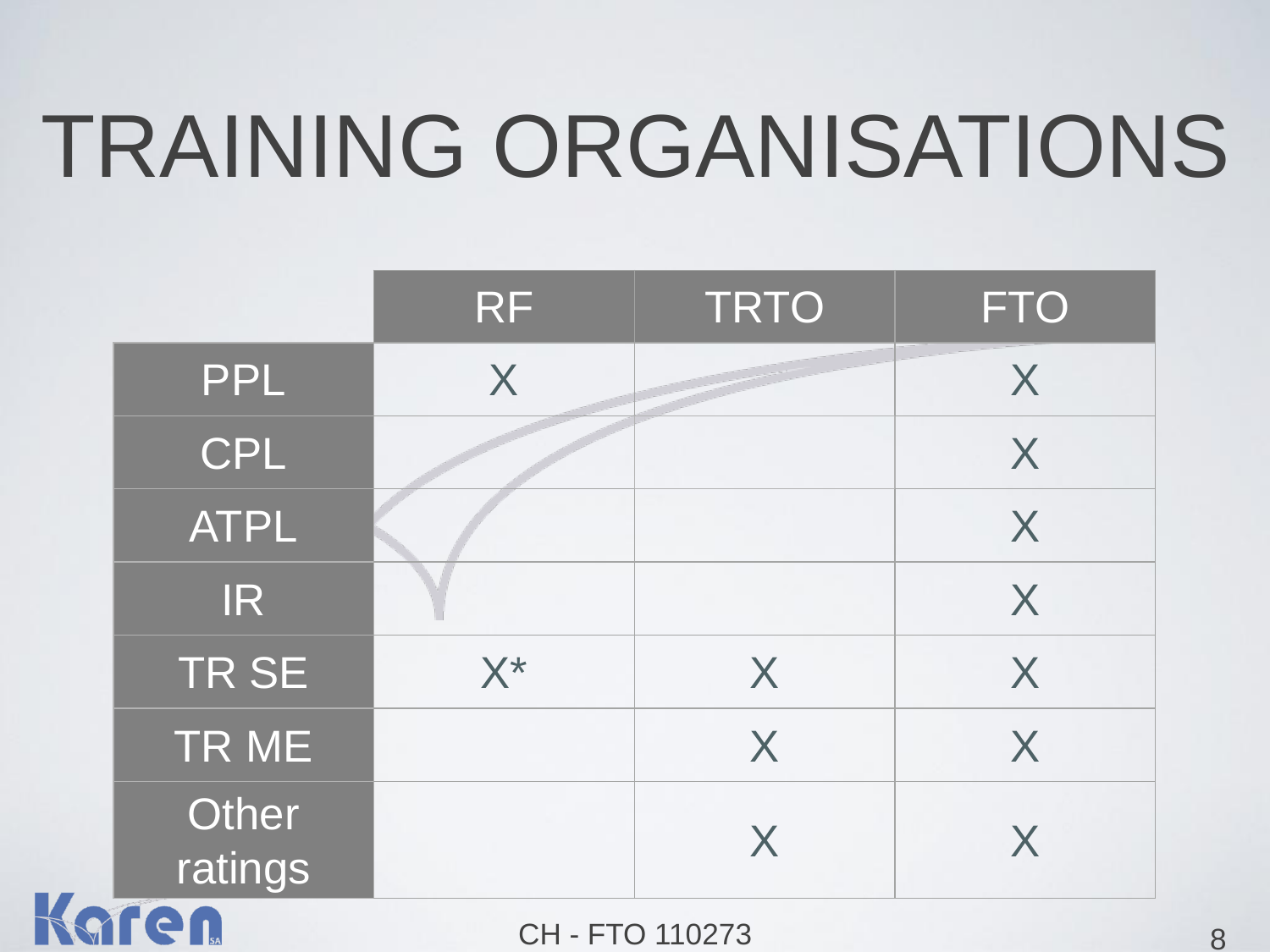# COMMERCIAL AIR TRANSPORTATION

- Commercial Air Transportation is regulated by JAR-OPS 3 and it is applicable to all commercial flight except:
- ✤ Aerial work
- ✤ Parachute dropping
- **❖ Firefighting flights**
- ✤ Law enforcement activity

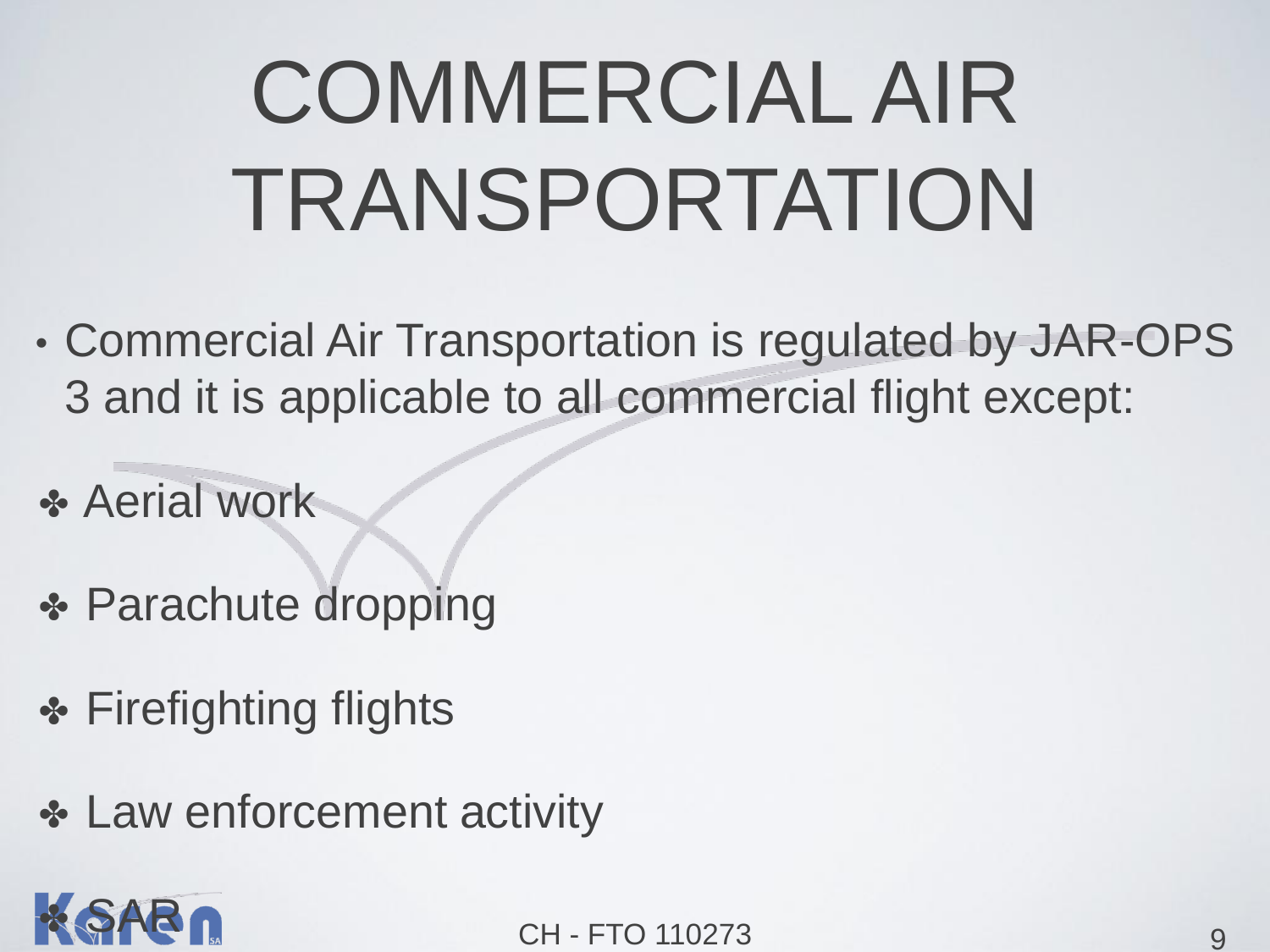# FUTURE IMPLEMENTATION

- In addition to the existing Joint Aviations Requirements that are to be implemented by EASA, the following activities will be regulated:
- ✤ Aerial work
- ✤ Private complex helicopters operation